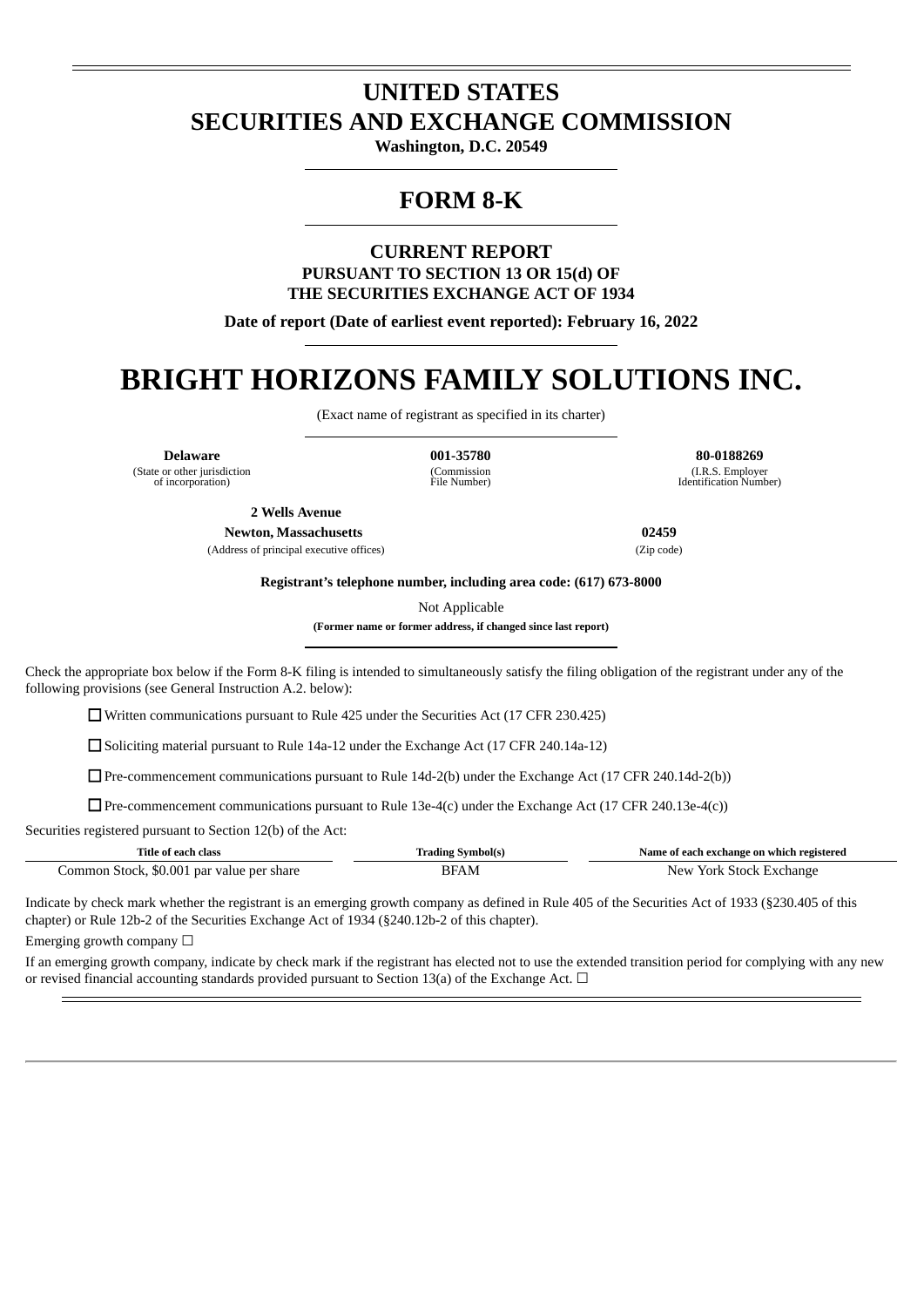#### **Item 2.02 Results of Operations and Financial Condition**

On February 16, 2022, Bright Horizons Family Solutions Inc. issued a press release announcing its financial results for the fiscal quarter and year ended December 31, 2021 and provided financial guidance for the year 2022. A copy of the press release is furnished as Exhibit 99.1 hereto and is incorporated herein by reference.

The information contained in this Item, including Exhibit 99.1 attached hereto, is being furnished and shall not be deemed "filed" for any purpose, and shall not be deemed incorporated by reference in any filing under the Securities Act of 1933, as amended, or the Securities Exchange Act of 1934, as amended, regardless of any general incorporation language in any such filing.

### **Item 9.01 Financial Statements and Exhibits**

### **(d) Exhibits**

- 99.1 Press Release of Bright Horizons Family [Solutions](#page-3-0) Inc. dated February [16,](#page-3-0) [2022.](#page-3-0)
- 104 Cover Page Interactive Data File (embedded within the Inline XBRL document).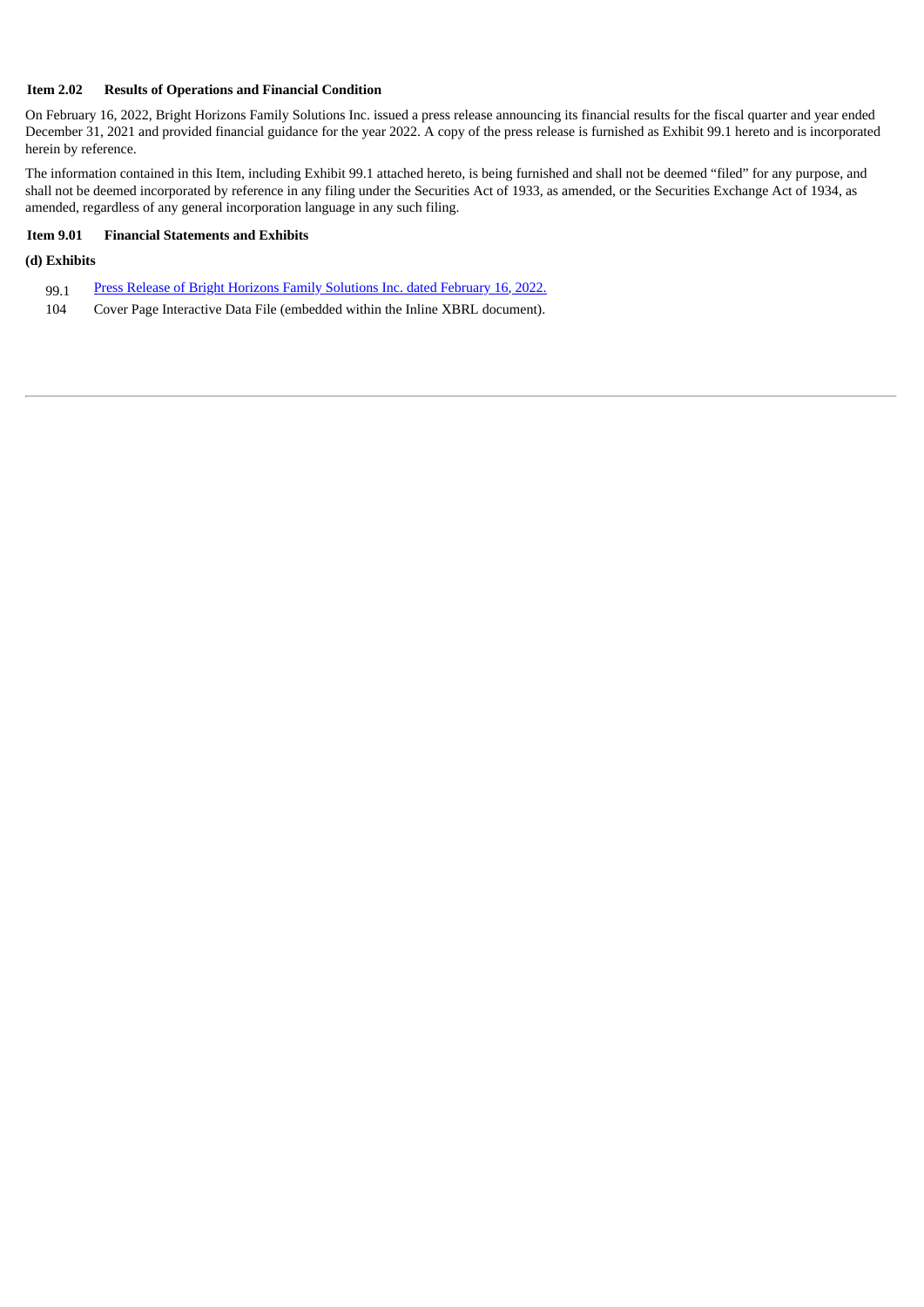### **SIGNATURES**

Pursuant to the requirements of the Securities Exchange Act of 1934, the registrant has duly caused this report to be signed on its behalf by the undersigned thereunto duly authorized.

### **BRIGHT HORIZONS FAMILY SOLUTIONS INC.**

Date: February 16, 2022 <br>By: /s/ Elizabeth Boland

**Elizabeth Boland Chief Financial Officer**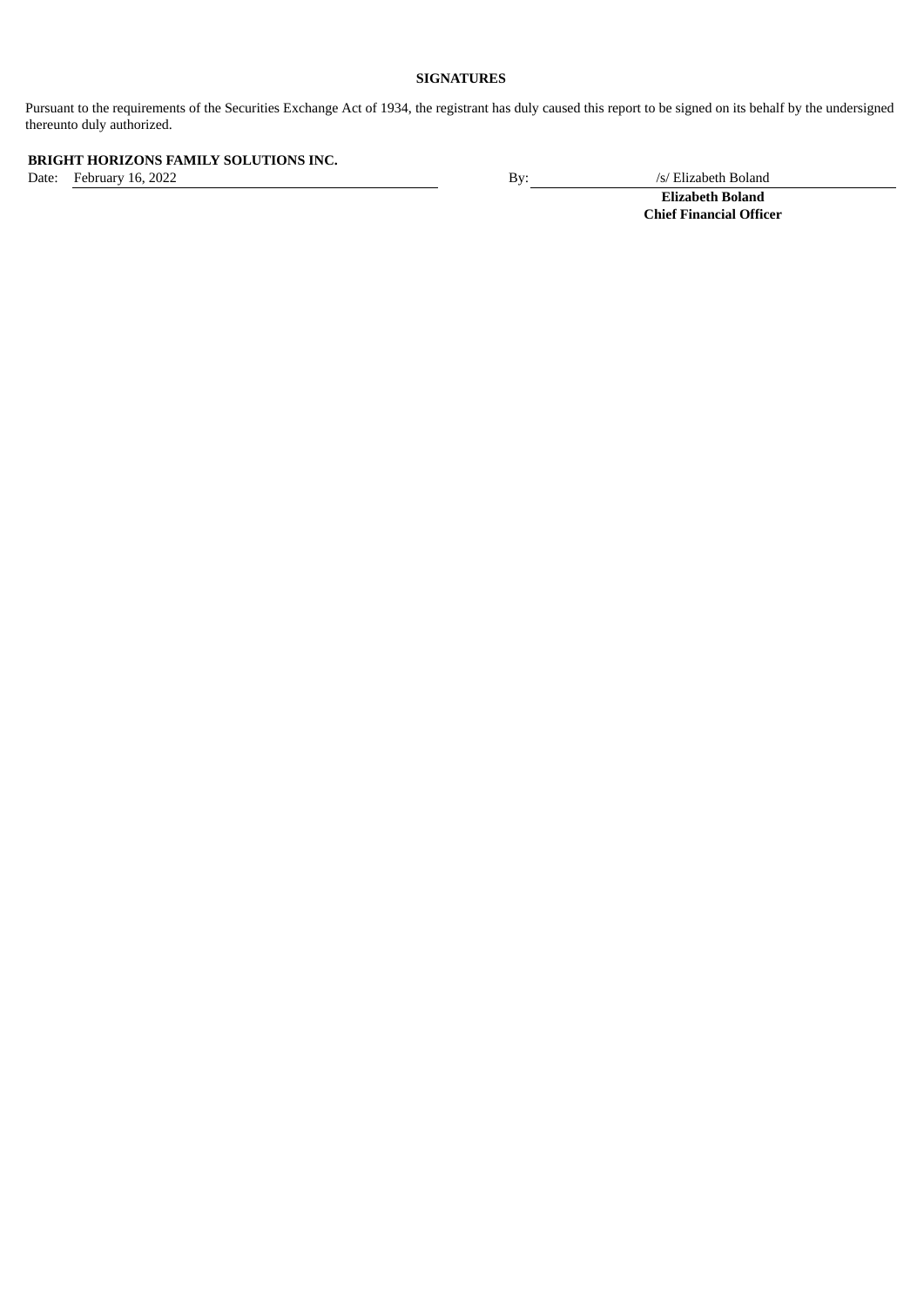#### **Exhibit 99.1**

#### **Bright Horizons Family Solutions Reports Fourth Quarter and Full Year 2021 Financial Results**

<span id="page-3-0"></span>NEWTON, MA.-- (BUSINESS WIRE) -- February 16, 2022 -- Bright Horizons Family Solutions® Inc. (NYSE: BFAM), a leading provider of high-quality education and care solutions designed to help employers support employees across life and career stages, today announced financial results for the fourth quarter and full year of 2021 and provided guidance for 2022.

### **Fourth Quarter 2021 Highlights (compared to fourth quarter 2020):**

- Revenue of \$463 million (increase of 23%)
- Income from operations of \$35 million (increase of \$27 million)
- Net income of \$18 million and diluted earnings per common share of \$0.29 (increases of \$15 million and \$0.25, respectively)

#### Non-GAAP measures:

- Adjusted income from operations\* of \$46 million (increase of 152%)
- Adjusted EBITDA\* of \$79 million (increase of 49%)
- Adjusted net income\* of \$39 million and diluted adjusted earnings per common share\* of \$0.65 (increases of 76% and 81%, respectively)

### **Year Ended December 31, 2021 Highlights (compared to year ended December 31, 2020):**

- Revenue of \$1.8 billion (increase of 16%)
- Income from operations of \$129 million (increase of 142%)
- Net income of \$70 million and diluted earnings per common share of \$1.15 (increases of 161% and 156%, respectively)

#### Non-GAAP measures:

- Adjusted income from operations\* of \$140 million (increase of 53%)
- Adjusted EBITDA\* of \$272 million (increase of 21%)
- Adjusted net income\* of \$121 million and diluted adjusted earnings per common share\* of \$1.99 (increases of 30% and 28%, respectively)

"I am pleased to report a solid fourth quarter and overall financial performance for 2021," said Stephen Kramer, Chief Executive Officer. "I am immensely proud of our global team's resilience and focus on quality service delivery in what has been a challenging and dynamic operating environment."

"Amid the ongoing COVID-19 disruption, we have continued to invest in our long-term success. We have taken important steps to extend our market position, deepen our global client relationships, and strengthen our employee value proposition. As we turn the page on 2021 and look ahead to 2022 and beyond, I remain confident that our critical services and durable business model will continue to deliver long-term growth and value as we deliver solutions that meet the changing needs of working parents and learners."

### **Fourth Quarter 2021 Results**

Revenue increased \$85.6 million, or 23%, in the fourth quarter of 2021 from the fourth quarter of 2020, primarily attributable to enrollment gains at our centers, and to a lesser extent, expanded sales and utilization of back-up care services. While enrollment in our child care centers continues to improve, our centers are still operating below pre-COVID-19 enrollment levels.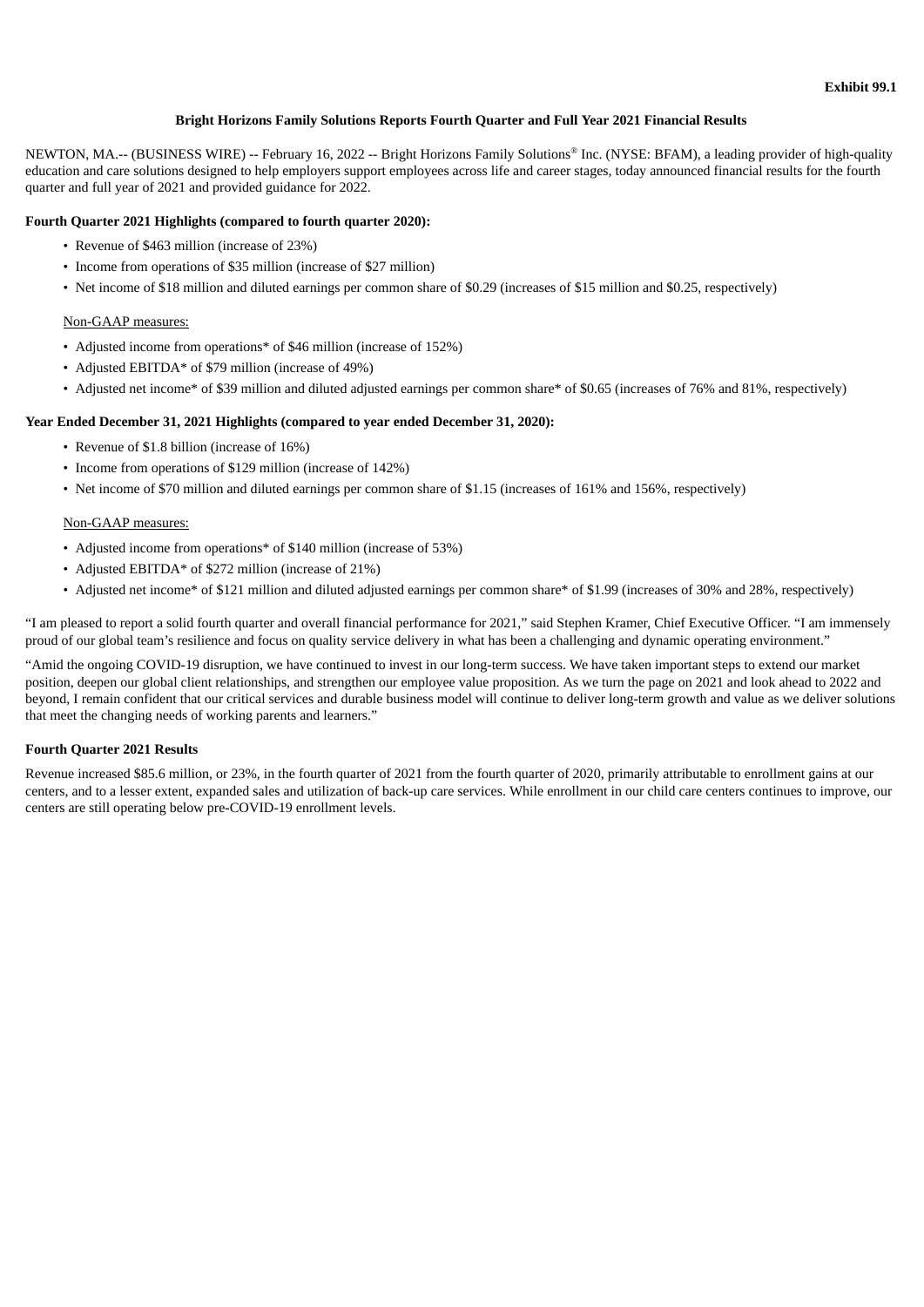Income from operations was \$35.3 million for the fourth quarter of 2021 compared to \$7.9 million for the same period in 2020. The increase in income from operations reflects improved gross profit contributions in the full service center-based child care segment resulting from higher enrollment compared to the prior period. The reduction in income from operations in our back-up care services reflects the shift in service delivery mix with increasing utilization of traditional in-home and center-based care compared to the prior year. Net income was \$17.7 million for the fourth quarter of 2021 compared to \$2.6 million in the same 2020 period, an increase of \$15.1 million, due to the increase in income from operations, partially offset by a higher effective tax rate. Diluted earnings per common share was \$0.29 for the fourth quarter of 2021 compared to \$0.04 for the fourth quarter of 2020.

In the fourth quarter of 2021, adjusted EBITDA\* increased \$26.0 million, or 49%, to \$78.8 million, and adjusted income from operations\* increased \$28.0 million, or 152%, to \$46.5 million from the fourth quarter of 2020, due primarily to the increase in gross profit in the full service center-based child care segment, partially offset by reduced contributions from our back-up care services. Adjusted net income\* increased by \$16.8 million, or 76%, to \$39.0 million, due to the increase in income from operations, partially offset by a higher effective tax rate. Diluted adjusted earnings per common share\* was \$0.65 for the fourth quarter of 2021 compared to \$0.36 in the same period in 2020.

As of December 31, 2021, the Company had more than 1,350 client relationships with employers across a diverse array of industries, and operated 1,014 early education and child care centers with the capacity to serve approximately 114,000 children and their families, of which 977 centers were open.

\*Adjusted EBITDA, adjusted income from operations, adjusted net income and diluted adjusted earnings per common share are non-GAAP measures. Adjusted EBITDA represents earnings before interest, taxes, depreciation, amortization, stock-based compensation expense, impairment costs and other costs incurred due to the impact of COVID-19 including center closing costs, loss on extinguishment of debt, transaction costs, and duplicative corporate office costs. Adjusted income from operations represents income from operations before impairment costs and other COVID-19 related costs, transaction costs, and duplicative corporate office costs. Adjusted net income represents net income determined in accordance with GAAP, adjusted for stock-based compensation expense, amortization expense, impairment costs and other COVID-19 related costs, loss on extinguishment of debt, transaction costs, duplicative corporate office costs, and the income tax provision (benefit) thereon. Diluted adjusted earnings per common share is a non-GAAP measure, calculated using adjusted net income. These non-GAAP measures are more fully described and are reconciled from the respective measures determined under GAAP in "Presentation of Non-GAAP Measures" and the attached table "Bright Horizons Family Solutions Inc. Non-GAAP Reconciliations."

### **Balance Sheet and Liquidity**

Bright Horizons has a strong balance sheet, with \$261 million of cash and cash equivalents and \$400 million available for borrowing under the revolving credit facility at December 31, 2021. For the year ended December 31, 2021, we generated approximately \$227.3 million of cash from operations, compared to \$209.6 million for the same period in 2020, and made investments in fixed assets, acquisitions and other investments totaling \$117.4 million, compared to \$83.8 million for the same period in the prior year.

### **2022 Outlook**

Although the ongoing effects of the COVID-19 pandemic continue to affect our global operations, we remain focused on our strategic priorities to deliver high-quality education, care and workforce services. Based on current trends and expectations, we currently expect fiscal year 2022 revenue to be in the range of \$2.05 billion to \$2.15 billion, and diluted adjusted earnings per common share in the range of \$3.20 to \$3.40. The Company will provide additional information on its outlook during its earnings conference call.

### **Conference Call**

Bright Horizons Family Solutions will host an investor conference call today at 5:00 pm ET to discuss the fourth quarter 2021 and full year 2021 results, as well as the Company's updated business outlook, its strategy and operating expectations. Interested parties are invited to listen to the conference call by dialing 1-877-407-9039 or, for international callers, 1-201-689-8470, and asking for the Bright Horizons Family Solutions conference call moderated by Chief Executive Officer Stephen Kramer. Replays of the entire call will be available through March 9, 2022 at 1-844-512-2921 or, for international callers, at 1-412-317-6671, conference ID #13721004. A link to the audio webcast of the conference call and a copy of this press release are also available through the Investor Relations section of the Company's web site, www.brighthorizons.com.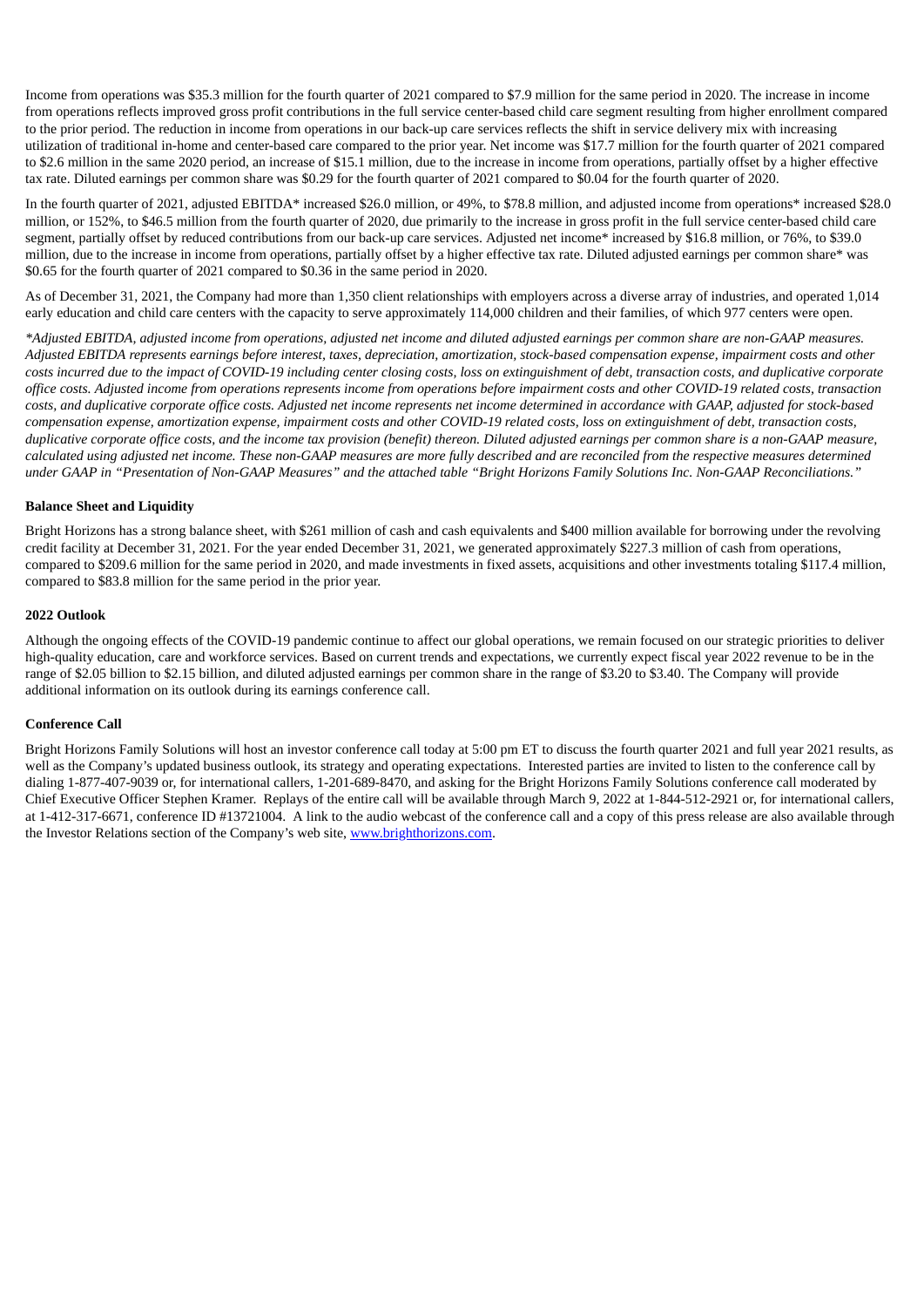#### **Forward-Looking Statements**

This press release includes forward looking statements within the meaning of Section 27A of the Securities Act of 1933, as amended, and Section 21E of the Securities Exchange Act of 1934, as amended. The Company's actual results may vary significantly from the results anticipated in these forwardlooking statements, which can generally be identified by the use of forward-looking terminology, including the terms "believes," "expects," "may," "will," "should," "seeks," "projects," "approximately," "intends," "plans," "estimates" or "anticipates," or, in each case, their negatives or other variations or comparable terminology. These forward-looking statements include all matters that are not historical facts, including statements regarding the Company's intentions, beliefs or current expectations concerning, among other things, our results of operations, financial condition, liquidity, operating expectations, the effects of the ongoing COVID-19 pandemic on our operations, our investments, our value proposition, our market position, our client relations, our future opportunities and business model, our recovery, enrollment, our long-term growth and value, estimated effective tax rate and tax expense and benefits, our solutions and ability to respond to changing demands, our future business and financial performance, and our 2022 financial guidance. By their nature, forward-looking statements involve risks and uncertainties because they relate to events and depend on circumstances that may or may not occur in the future. The Company believes that these risks and uncertainties include, but are not limited to, prolonged disruptions to our operations as a result of the ongoing COVID-19 pandemic, including current conditions and future developments in the public health arena; the continued impact of COVID-19 on the global economy; developments in the persistence and treatment of COVID-19 and its variants; the approval, delivery, effectiveness and public acceptance of vaccines for adults and children; vaccine and workplace mandates; the availability or lack of government support; changes in the demand for child care, dependent care and other workplace solutions, including variations in enrollment trends and lower than expected demand from employer sponsor clients as well as variations in return to work protocols; the tight labor market for teachers and staff and ability to hire and retain talent; the possibility that acquisitions may disrupt our operations and expose us to additional risk; increased costs resulting from recommended or mandated enhanced health and safety protocols and physical distancing; our ability to pass on our increased costs; our indebtedness and the terms of such indebtedness; our ability to withstand seasonal fluctuations in the demand for our services; our ability to implement our growth strategies successfully; changes in tax rates or policies or in rates of inflation; and other risks and uncertainties more fully described in the "Risk Factors" section of our Annual Report on Form 10-K filed March 1, 2021, and other factors disclosed from time to time in our other filings with the Securities and Exchange Commission. These forward-looking statements speak only as of the time of this release and we do not undertake to publicly update or revise them, whether as a result of new information, future events or otherwise, except as required by law.

#### **Presentation of Non-GAAP Measures**

In addition to the results provided in accordance with U.S. generally accepted accounting principles ("GAAP") throughout this press release, the Company has provided non-GAAP measurements - adjusted EBITDA, adjusted income from operations, adjusted net income and diluted adjusted earnings per common share - which present operating results on a basis adjusted for certain items. The Company uses these non-GAAP measures as key performance indicators for the purpose of evaluating performance internally, and in connection with determining incentive compensation for Company management, including executive officers. Adjusted EBITDA is also used in connection with the determination of certain ratio requirements under our credit agreement. We also believe these non-GAAP measures provide investors with useful information with respect to our historical operations. These non-GAAP measures are not intended to replace, and should not be considered superior to, the presentation of our financial results in accordance with GAAP. The use of the terms adjusted EBITDA, adjusted income from operations, adjusted net income and diluted adjusted earnings per common share may differ from similar measures reported by other companies and may not be comparable to other similarly titled measures.

With respect to our outlook for diluted adjusted earnings per common share, we do not provide the most directly comparable GAAP financial measure or corresponding reconciliation to such GAAP financial measure on a forward-looking basis. We are unable to predict with reasonable certainty and without unreasonable effort certain items such as the timing and amount of future impairment and other COVID-19 related costs, transaction costs, excess income tax benefits, as well as gains or losses from the early retirement of debt and the outcome from legal proceedings. These items are uncertain, depend on various factors outside our management's control, and could significantly impact, either individually or in the aggregate, our future period earnings per common share as calculated and presented in accordance with GAAP.

For more information regarding adjusted EBITDA, adjusted income from operations, adjusted net income and diluted adjusted earnings per common share, please see the reconciliation of GAAP financial measures to non-GAAP financial measures in the attached table "Bright Horizons Family Solutions Inc. Non-GAAP Reconciliations."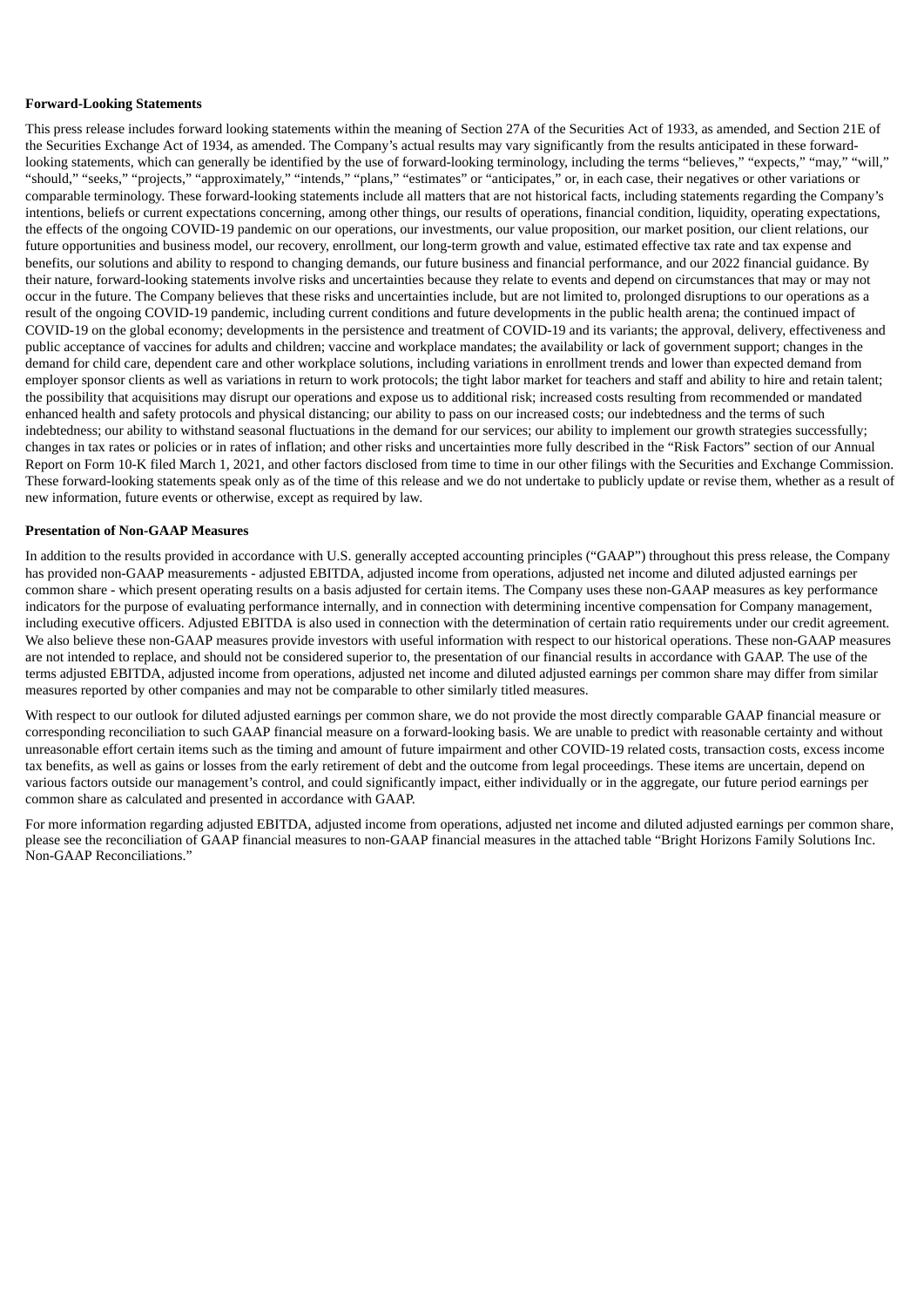#### **About Bright Horizons Family Solutions Inc.**

Bright Horizons® is a leading global provider of high-quality early education and child care, back-up care, and workplace education services. For 35 years, we have partnered with employers to support workforces by providing services that help working families and employees thrive personally and professionally. Bright Horizons operates approximately 1,000 early education and child care centers in the United States, the United Kingdom, the Netherlands, and India, and serves more than 1,350 of the world's leading employers. Bright Horizons' early education and child care centers, back-up child and elder care, and workforce education programs help employees succeed at each life and career stage. For more information, go to www.brighthorizons.com.

### **Contacts:**

Investors: Elizabeth Boland Chief Financial Officer - Bright Horizons eboland@brighthorizons.com 617-673-8125

Michael Flanagan Senior Director of Investor Relations - Bright Horizons michael.flanagan@brighthorizons.com 617-673-8720

#### Media:

Ilene Serpa Vice President - Communications - Bright Horizons iserpa@brighthorizons.com 617-673-8044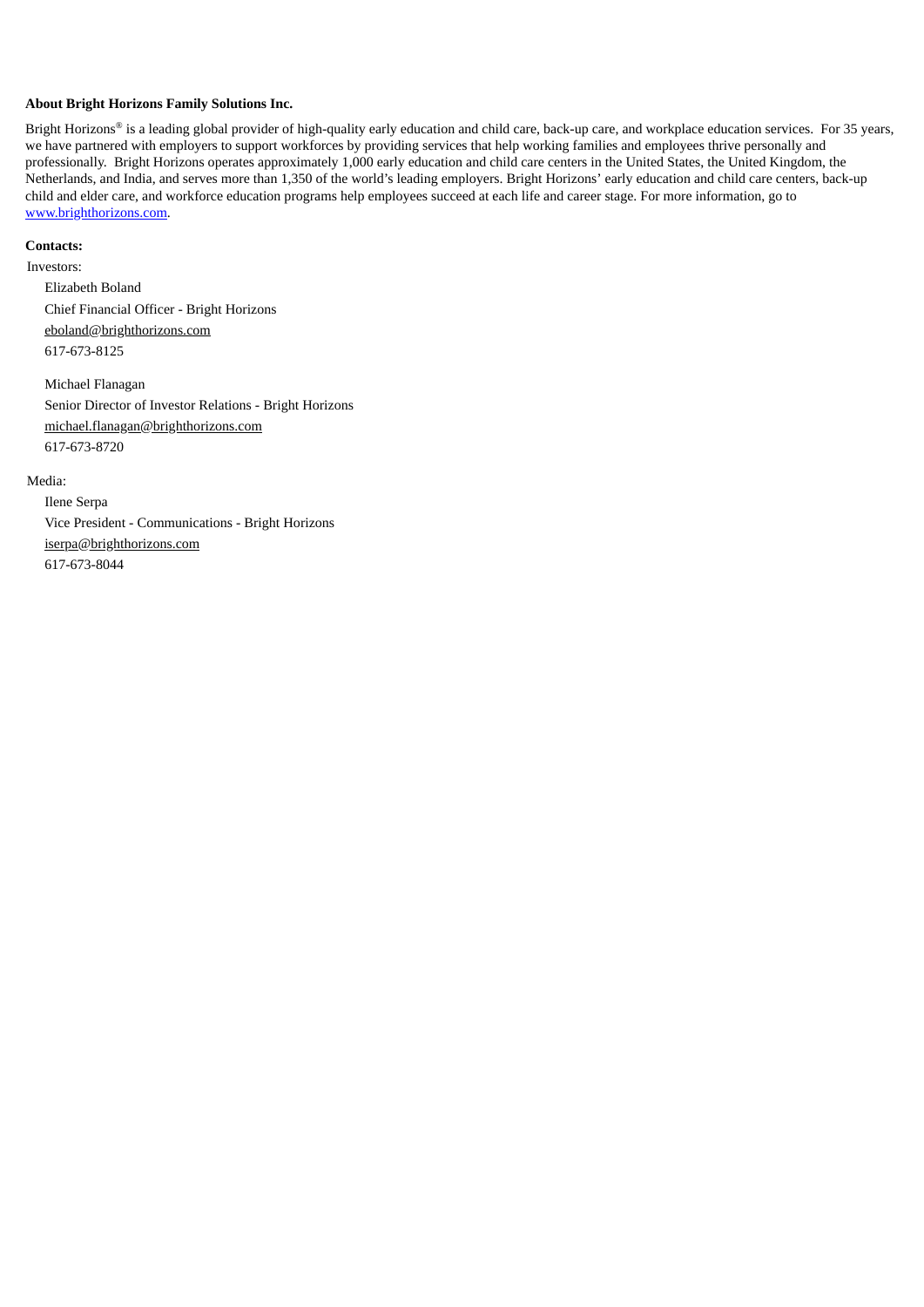### **CONDENSED CONSOLIDATED STATEMENTS OF INCOME**

|                                              | Three Months Ended December 31, |         |                                   |                |            |           |  |  |
|----------------------------------------------|---------------------------------|---------|-----------------------------------|----------------|------------|-----------|--|--|
|                                              | 2021                            |         | $\%$                              |                | 2020       | $\%$      |  |  |
|                                              |                                 |         | (In thousands, except share data) |                |            |           |  |  |
| Revenue                                      | \$                              | 462,656 | $100.0 \%$ \$                     |                | 377,078    | 100.0 %   |  |  |
| Cost of services                             |                                 | 355,250 | 76.8 %                            |                | 301,795    | 80.0%     |  |  |
| Gross profit                                 |                                 | 107,406 | 23.2 %                            |                | 75,283     | 20.0 %    |  |  |
| Selling, general and administrative expenses |                                 | 65,118  | 14.1 %                            |                | 59,646     | 15.8 %    |  |  |
| Amortization of intangible assets            |                                 | 6,980   | 1.5%                              |                | 7,771      | 2.1 %     |  |  |
| Income from operations                       |                                 | 35,308  | 7.6 %                             |                | 7,866      | 2.1 %     |  |  |
| Loss on extinguishment of debt               |                                 | (2,571) | $(0.5)\%$                         |                |            | $-$ %     |  |  |
| Interest expense - net                       |                                 | (8,350) | $(1.8)\%$                         |                | (9, 161)   | $(2.4)\%$ |  |  |
| Income (loss) before income tax              |                                 | 24,387  | 5.3 %                             |                | (1,295)    | (0.3)%    |  |  |
| Income tax benefit (expense)                 |                                 | (6,694) | $(1.5)\%$                         |                | 3,850      | 1.0 %     |  |  |
| Net income                                   | \$                              | 17,693  | 3.8 %                             | $\mathfrak{s}$ | 2,555      | 0.7%      |  |  |
| Earnings per common share:                   |                                 |         |                                   |                |            |           |  |  |
| Common stock — basic                         | \$                              | 0.29    |                                   | \$             | 0.04       |           |  |  |
| Common stock — diluted                       | \$                              | 0.29    |                                   | \$             | 0.04       |           |  |  |
| Weighted average common shares outstanding:  |                                 |         |                                   |                |            |           |  |  |
| Common stock — basic                         | 59,886,195                      |         |                                   |                | 60,373,284 |           |  |  |
| Common stock — diluted                       | 60,309,067                      |         |                                   |                | 61,234,747 |           |  |  |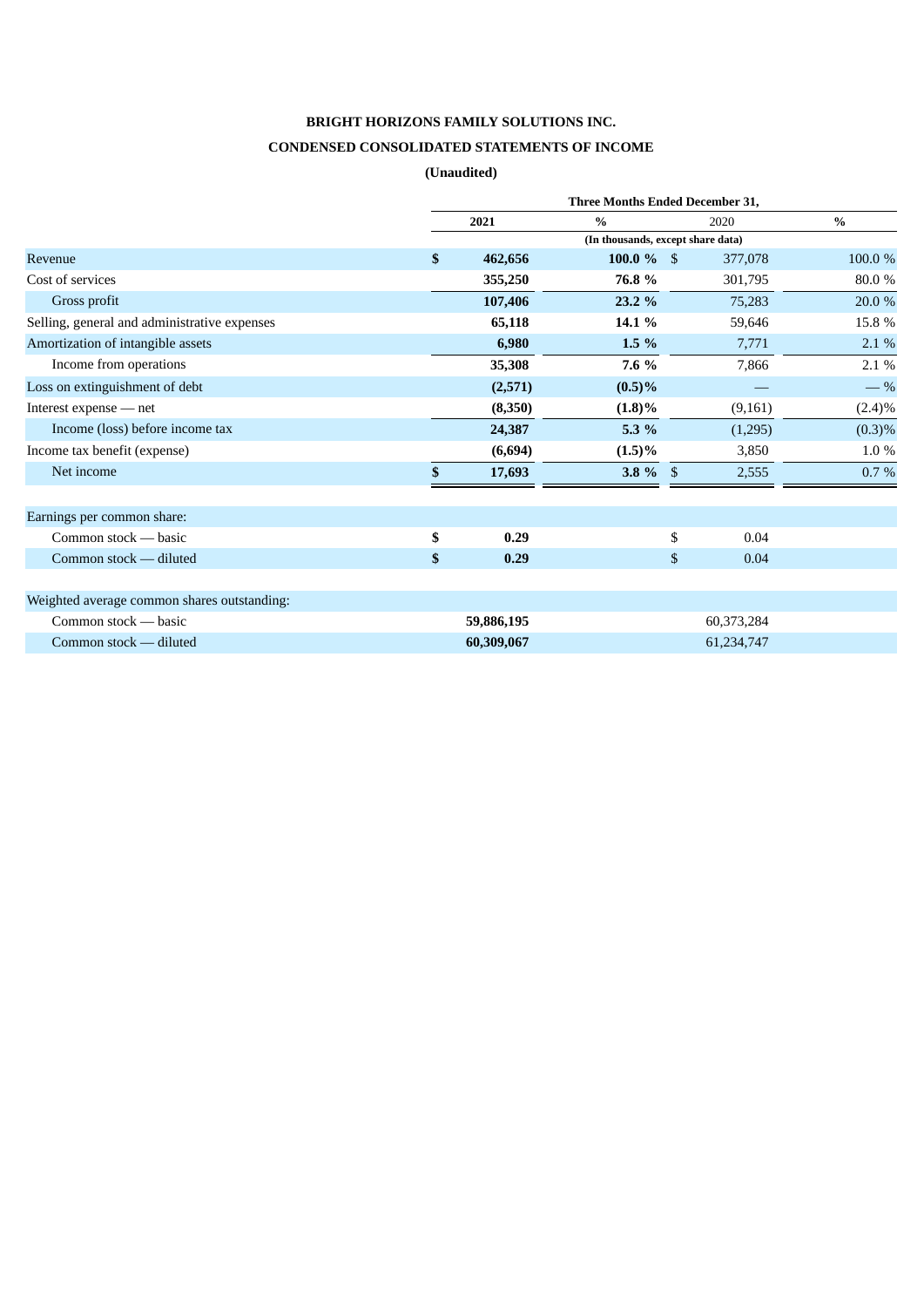### **CONDENSED CONSOLIDATED STATEMENTS OF INCOME**

|                                              | <b>Years Ended December 31.</b> |            |                                   |                |            |           |  |  |
|----------------------------------------------|---------------------------------|------------|-----------------------------------|----------------|------------|-----------|--|--|
|                                              |                                 | 2021       | $\frac{0}{0}$                     |                | 2020       | $\%$      |  |  |
|                                              |                                 |            | (In thousands, except share data) |                |            |           |  |  |
| Revenue                                      | \$                              | 1,755,307  | $100.0 \%$ \$                     |                | 1,515,093  | 100.0 %   |  |  |
| Cost of services                             |                                 | 1,340,296  | 76.4 %                            |                | 1,210,544  | 79.9 %    |  |  |
| Gross profit                                 |                                 | 415,011    | 23.6 %                            |                | 304,549    | 20.1 %    |  |  |
| Selling, general and administrative expenses |                                 | 256,821    | 14.6 %                            |                | 219,563    | 14.5 %    |  |  |
| Amortization of intangible assets            |                                 | 29,172     | 1.6 %                             |                | 31,652     | 2.1 %     |  |  |
| Income from operations                       |                                 | 129,018    | 7.4 %                             |                | 53,334     | 3.5%      |  |  |
| Loss on extinguishment of debt               |                                 | (2,571)    | $(0.2)\%$                         |                |            | $-$ %     |  |  |
| Interest expense - net                       |                                 | (36,099)   | $(2.1)\%$                         |                | (37, 682)  | $(2.5)\%$ |  |  |
| Income before income tax                     |                                 | 90,348     | 5.1 %                             |                | 15,652     | 1.0%      |  |  |
| Income tax benefit (expense)                 |                                 | (19, 889)  | $(1.1)\%$                         |                | 11,340     | $0.8 \%$  |  |  |
| Net income                                   | \$                              | 70,459     | 4.0 %                             | $\mathfrak{s}$ | 26,992     | 1.8 %     |  |  |
| Earnings per common share:                   |                                 |            |                                   |                |            |           |  |  |
| Common stock — basic                         | \$                              | 1.16       |                                   | \$             | 0.45       |           |  |  |
| Common stock — diluted                       | \$                              | 1.15       |                                   | \$             | 0.45       |           |  |  |
| Weighted average common shares outstanding:  |                                 |            |                                   |                |            |           |  |  |
| Common stock — basic                         |                                 | 60,312,690 |                                   |                | 59,533,104 |           |  |  |
| Common stock — diluted                       |                                 | 60,871,399 |                                   |                | 60,309,985 |           |  |  |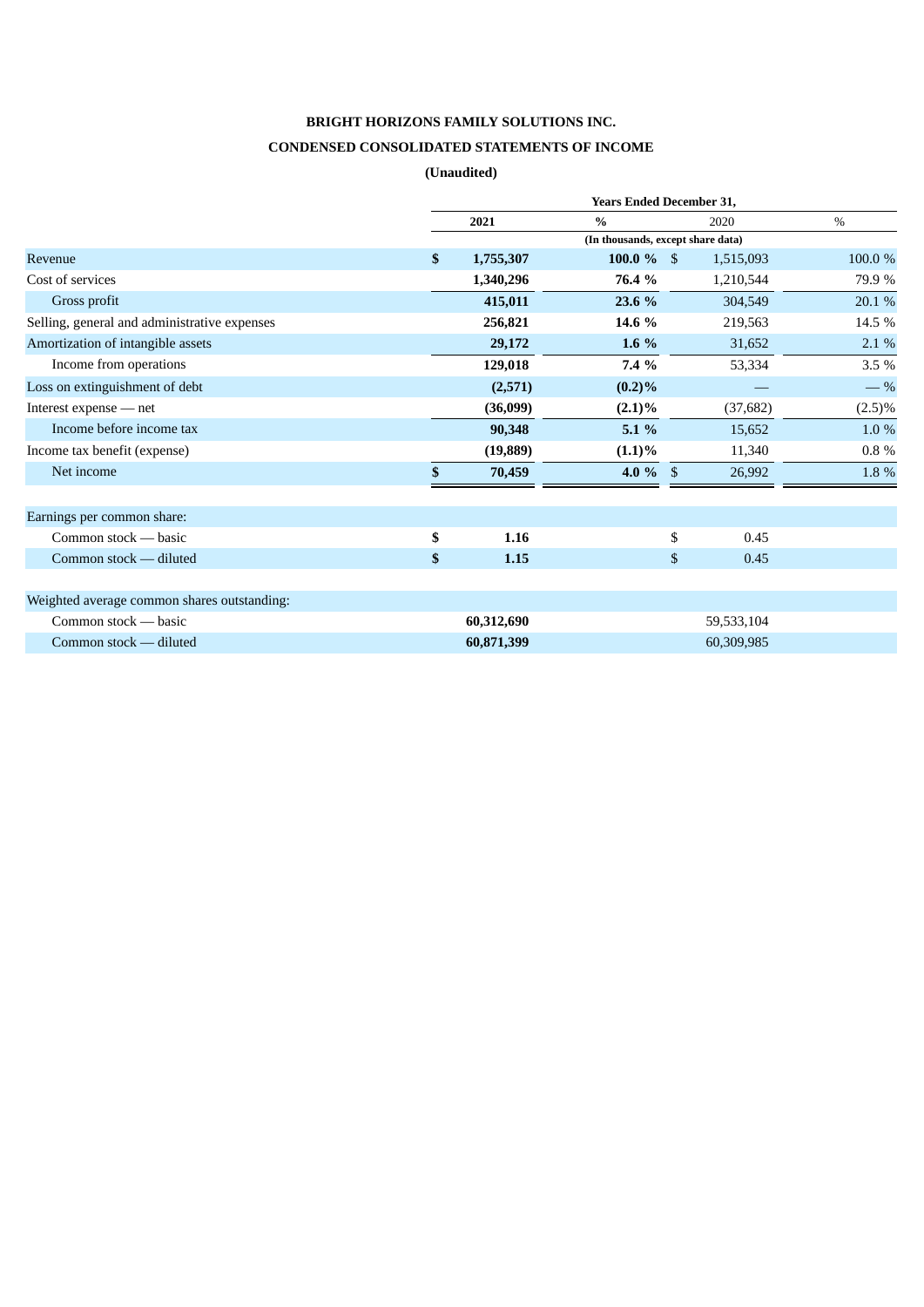### **CONDENSED CONSOLIDATED BALANCE SHEETS**

|                                                |              | December 31, |                |           |
|------------------------------------------------|--------------|--------------|----------------|-----------|
|                                                |              | 2021         |                | 2020      |
|                                                |              |              | (In thousands) |           |
| <b>ASSETS</b>                                  |              |              |                |           |
| Current assets:                                |              |              |                |           |
| Cash and cash equivalents                      | $\mathbf{s}$ | 260,980      | \$             | 384,344   |
| Accounts receivable — net                      |              | 210,971      |                | 176,617   |
| Prepaid expenses and other current assets      |              | 68,320       |                | 63,224    |
| Total current assets                           |              | 540,271      |                | 624,185   |
| Fixed assets - net                             |              | 598,134      |                | 628,757   |
| Goodwill                                       |              | 1,481,725    |                | 1,431,967 |
| Other intangible assets - net                  |              | 251,032      |                | 274,620   |
| Operating lease right-of-use assets            |              | 696,425      |                | 717,821   |
| Other assets                                   |              | 72,460       |                | 49,298    |
| <b>Total assets</b>                            | \$           | 3,640,047    | \$             | 3,726,648 |
| LIABILITIES AND STOCKHOLDERS' EQUITY           |              |              |                |           |
| Current liabilities:                           |              |              |                |           |
| Current portion of long-term debt              | \$           | 16,000       | \$             | 10,750    |
| Accounts payable and accrued expenses          |              | 197,366      |                | 194,551   |
| Current portion of operating lease liabilities |              | 87,341       |                | 87,181    |
| Deferred revenue and other current liabilities |              | 321,468      |                | 238,332   |
| Total current liabilities                      |              | 622,175      |                | 530,814   |
| Long-term debt - net                           |              | 976,396      |                | 1,020,137 |
| <b>Operating lease liabilities</b>             |              | 703,911      |                | 729,754   |
| Deferred income taxes                          |              | 48,509       |                | 45,951    |
| Other long-term liabilities                    |              | 109,780      |                | 116,195   |
| <b>Total liabilities</b>                       |              | 2,460,771    |                | 2,442,851 |
| Total stockholders' equity                     |              | 1,179,276    |                | 1,283,797 |
| Total liabilities and stockholders' equity     | \$           | 3,640,047    | \$             | 3,726,648 |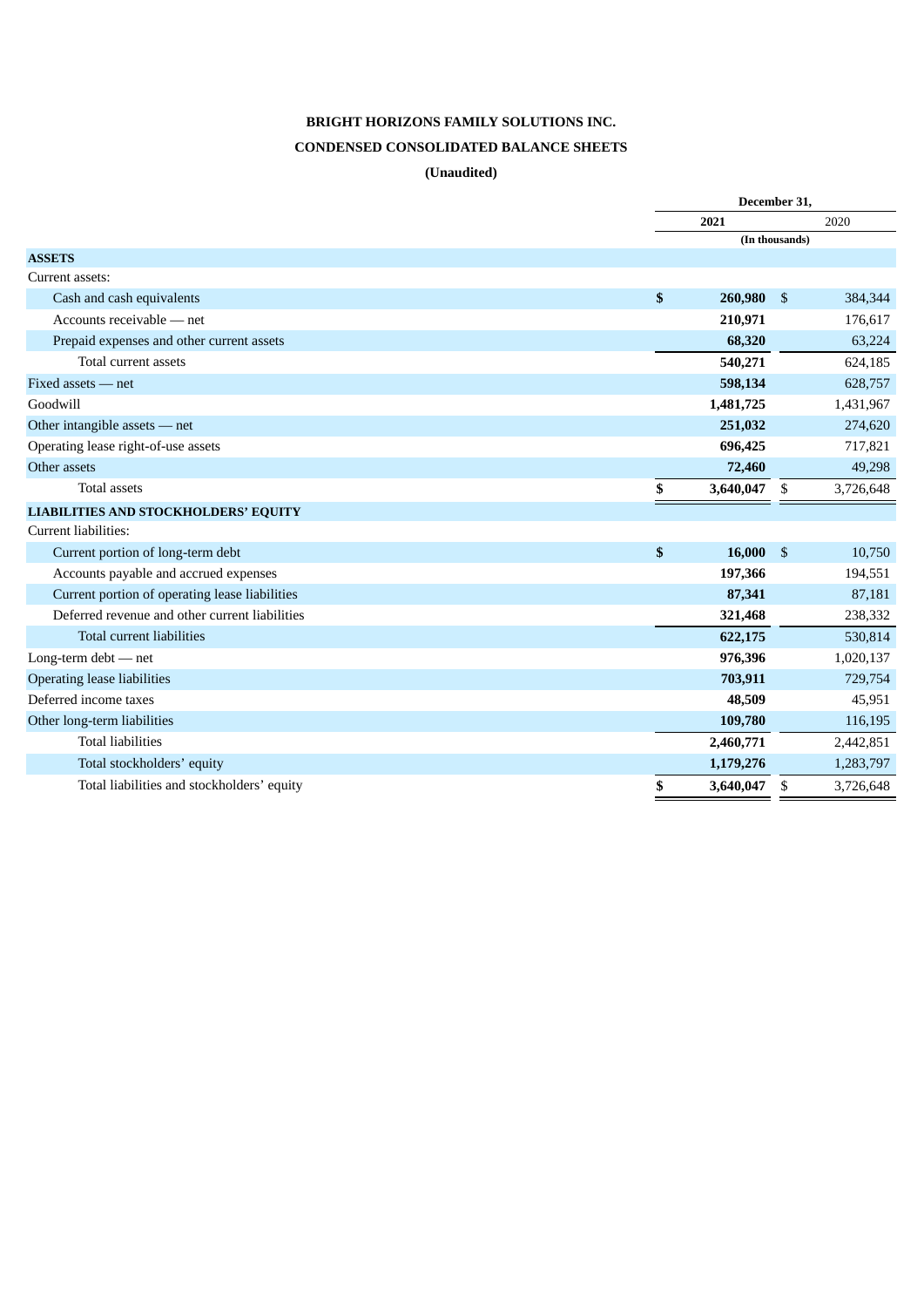### **CONDENSED CONSOLIDATED STATEMENTS OF CASH FLOWS**

|                                                                                                    | <b>Years Ended December 31,</b> |                |      |           |
|----------------------------------------------------------------------------------------------------|---------------------------------|----------------|------|-----------|
|                                                                                                    |                                 | 2021           |      | 2020      |
|                                                                                                    |                                 | (In thousands) |      |           |
| <b>CASH FLOWS FROM OPERATING ACTIVITIES:</b>                                                       |                                 |                |      |           |
| Net income                                                                                         | \$                              | 70,459         | - \$ | 26,992    |
| Adjustments to reconcile net income to net cash provided by operating activities:                  |                                 |                |      |           |
| Depreciation and amortization                                                                      |                                 | 108,830        |      | 111,662   |
| Stock-based compensation expense                                                                   |                                 | 23,060         |      | 20,996    |
| <b>Impairment losses</b>                                                                           |                                 | 10,582         |      | 28,355    |
| Loss on extinguishment of debt                                                                     |                                 | 2,571          |      |           |
| Deferred income taxes                                                                              |                                 | (4,996)        |      | (12, 277) |
| Other non-cash adjustments - net                                                                   |                                 | 9,701          |      | 2,010     |
| Changes in assets and liabilities                                                                  |                                 | 7,046          |      | 31,834    |
| Net cash provided by operating activities                                                          |                                 | 227,253        |      | 209,572   |
| <b>CASH FLOWS FROM INVESTING ACTIVITIES:</b>                                                       |                                 |                |      |           |
| Purchases of fixed assets - net                                                                    |                                 | (57, 662)      |      | (72, 834) |
| Purchases of debt securities and other investments                                                 |                                 | (29, 912)      |      | (25,705)  |
| Proceeds from the maturity of debt securities and sale of other investments                        |                                 | 24,080         |      | 22,968    |
| Payments and settlements for acquisitions - net of cash acquired                                   |                                 | (53, 895)      |      | (8,254)   |
| Net cash used in investing activities                                                              |                                 | (117, 389)     |      | (83, 825) |
| <b>CASH FLOWS FROM FINANCING ACTIVITIES:</b>                                                       |                                 |                |      |           |
| Extinguishment of long-term debt                                                                   |                                 | (1,026,625)    |      |           |
| Borrowings of long-term debt                                                                       |                                 | 992,298        |      |           |
| Proceeds from stock issuance - net of issuance costs                                               |                                 |                |      | 249,790   |
| Purchase of treasury stock                                                                         |                                 | (213, 830)     |      | (32, 658) |
| Proceeds from issuance of common stock upon exercise of options and restricted stock upon purchase |                                 | 37,503         |      | 38,843    |
| Taxes paid related to the net share settlement of stock options and restricted stock               |                                 | (8,662)        |      | (12, 173) |
| Principal payments of long-term debt                                                               |                                 | (8,063)        |      | (10,750)  |
| Payments for debt issuance costs                                                                   |                                 | (2,057)        |      | (2,818)   |
| Payments of contingent consideration for acquisitions                                              |                                 | (594)          |      | (1,238)   |
| Net cash provided by (used in) financing activities                                                |                                 | (230, 030)     |      | 228,996   |
| Effect of exchange rates on cash, cash equivalents and restricted cash                             |                                 | (3,018)        |      | 2,530     |
| Net increase (decrease) in cash, cash equivalents and restricted cash                              |                                 | (123, 184)     |      | 357,273   |
| Cash, cash equivalents and restricted cash — beginning of year                                     |                                 | 388,465        |      | 31,192    |
| Cash, cash equivalents and restricted cash - end of year                                           | \$                              | 265,281        | \$   | 388,465   |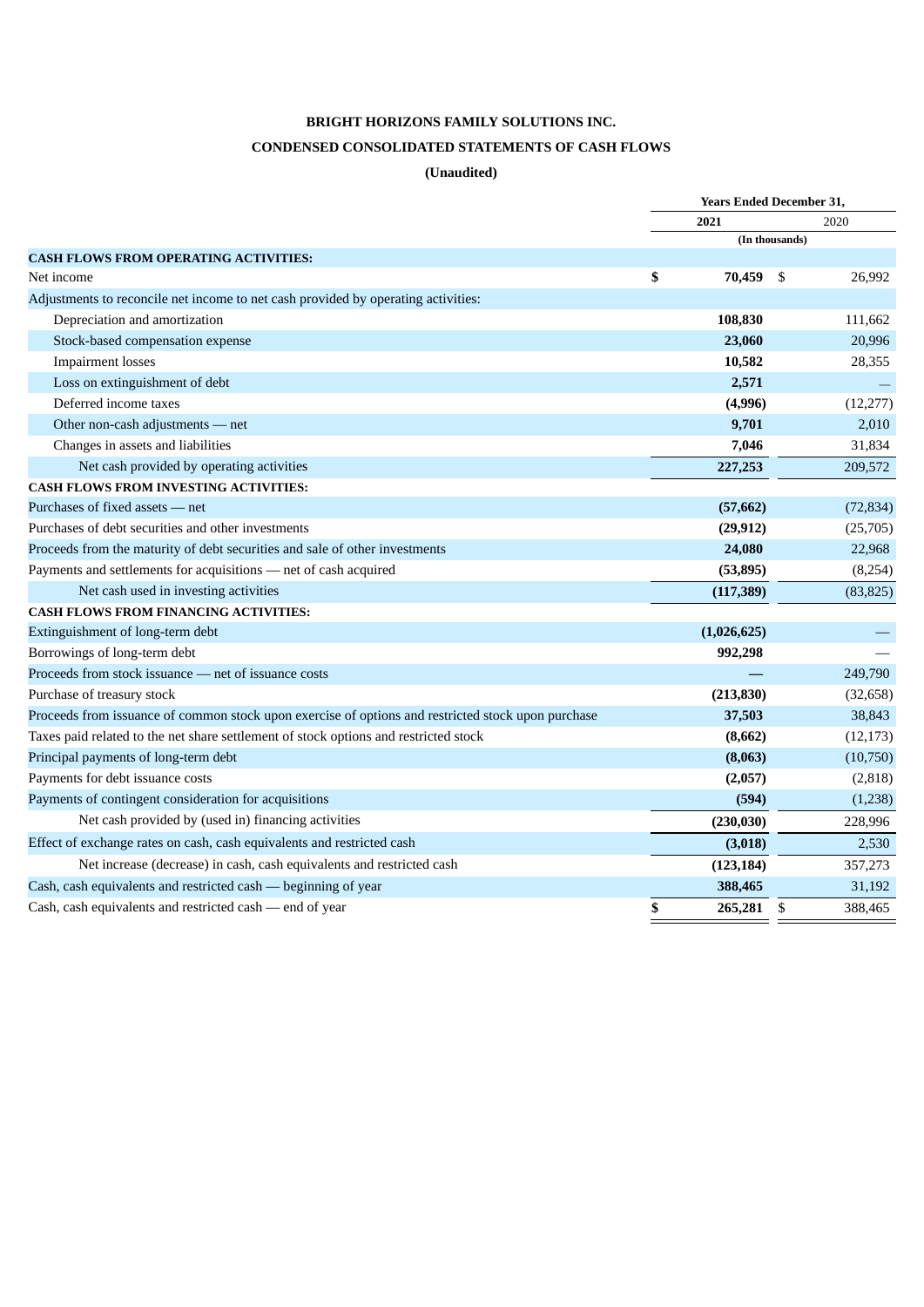### **SEGMENT INFORMATION**

#### **(Unaudited)**

|                                              | <b>Full service</b><br>center-based<br>child care | Back-up care   | <b>Educational</b><br>advisory and<br>other services | Total         |
|----------------------------------------------|---------------------------------------------------|----------------|------------------------------------------------------|---------------|
|                                              |                                                   | (In thousands) |                                                      |               |
| Three months ended December 31, 2021         |                                                   |                |                                                      |               |
| Revenue                                      | \$<br>338,579                                     | \$<br>94,067   | \$<br>30,010                                         | \$<br>462,656 |
| Income (loss) from operations                | (4,596)                                           | 31,391         | 8,513                                                | 35,308        |
| Adjusted income from operations (1)          | 6,564                                             | 31,391         | 8,513                                                | 46,468        |
| As a percentage of revenue                   | 2 %                                               | 33 %           | 28 %                                                 | 10 %          |
|                                              |                                                   |                |                                                      |               |
| Three months ended December 31, 2020         |                                                   |                |                                                      |               |
| Revenue                                      | \$<br>263,433                                     | \$<br>85,173   | \$<br>28,472                                         | \$<br>377,078 |
| Income (loss) from operations                | (39, 898)                                         | 39,114         | 8,650                                                | 7,866         |
| Adjusted income (loss) from operations $(2)$ | (29,311)                                          | 39,114         | 8,650                                                | 18,453        |
| As a percentage of revenue                   | (11)%                                             | 46 %           | 30 %                                                 | 5 %           |

(1) Adjusted income from operations in 2021 for the full service center-based child care segment represents loss from operations excluding impairment costs incurred due to the impact of COVID-19 on our operations of \$10.6 million for fixed assets and operating lease right-of-use assets, and transaction costs of \$0.6 million related to completed acquisitions.

(2) Adjusted income (loss) from operations in 2020 for the full service center-based child care segment represents loss from operations excluding impairment costs incurred due to the impact of COVID-19 on our operations of \$7.6 million for fixed assets and operating lease right-of-use assets, \$1.5 million in costs primarily associated with the closure of centers, including related severance and facilities costs, and \$1.4 million of occupancy costs incurred for our new corporate headquarters during the construction period, which represent duplicative corporate office costs in 2020.

|                                              |    | <b>Full service</b><br>center-based<br>child care |    | Back-up care | <b>Educational</b><br>advisory and<br>other services |             |    | Total     |
|----------------------------------------------|----|---------------------------------------------------|----|--------------|------------------------------------------------------|-------------|----|-----------|
|                                              |    |                                                   |    |              | (In thousands)                                       |             |    |           |
| Year ended December 31, 2021                 |    |                                                   |    |              |                                                      |             |    |           |
| Revenue                                      | \$ | 1,297,208                                         | \$ | 351,103      | \$                                                   | 106,996     | \$ | 1,755,307 |
| Income (loss) from operations                |    | (8,431)                                           |    | 115,173      |                                                      | 22,276      |    | 129,018   |
| Adjusted income from operations (1)          |    | 2,729                                             |    | 115,173      |                                                      | 22,276      |    | 140,178   |
| As a percentage of revenue                   |    | $-$ %                                             |    | <b>33 %</b>  |                                                      | <b>21</b> % |    | 8 %       |
|                                              |    |                                                   |    |              |                                                      |             |    |           |
| Year ended December 31, 2020                 |    |                                                   |    |              |                                                      |             |    |           |
| Revenue                                      | \$ | 1.032.266                                         | \$ | 388,294      | \$                                                   | 94,533      | \$ | 1,515,093 |
| Income (loss) from operations                |    | (155, 382)                                        |    | 182,938      |                                                      | 25,778      |    | 53,334    |
| Adjusted income (loss) from operations $(2)$ |    | (119, 106)                                        |    | 185,066      |                                                      | 25,778      |    | 91,738    |
| As a percentage of revenue                   |    | $(12)\%$                                          |    | 48 %         |                                                      | 27 %        |    | 6 %       |

(1) Adjusted income from operations in 2021 for the full service center-based child care segment represents loss from operations excluding impairment costs incurred due to the impact of COVID-19 on our operations of \$10.6 million for fixed assets and operating lease right-of-use assets, and transaction costs of \$0.6 million related to completed acquisitions.

(2) Adjusted income (loss) from operations in 2020 for the full service center-based child care segment represents loss from operations excluding impairment costs incurred due to the impact of COVID-19 on our operations of \$26.2 million for fixed assets and operating lease right-of-use assets, \$6.6 million in costs primarily associated with the closure of centers, including related severance and facilities costs, and \$3.5 million of occupancy costs incurred for our new corporate headquarters during the construction period, which represent duplicative corporate office costs in 2020. Adjusted income from operations for the back-up care segment represents income from operations excluding impairment costs incurred of \$2.1 million related to an equity investment due to the impact of COVID-19.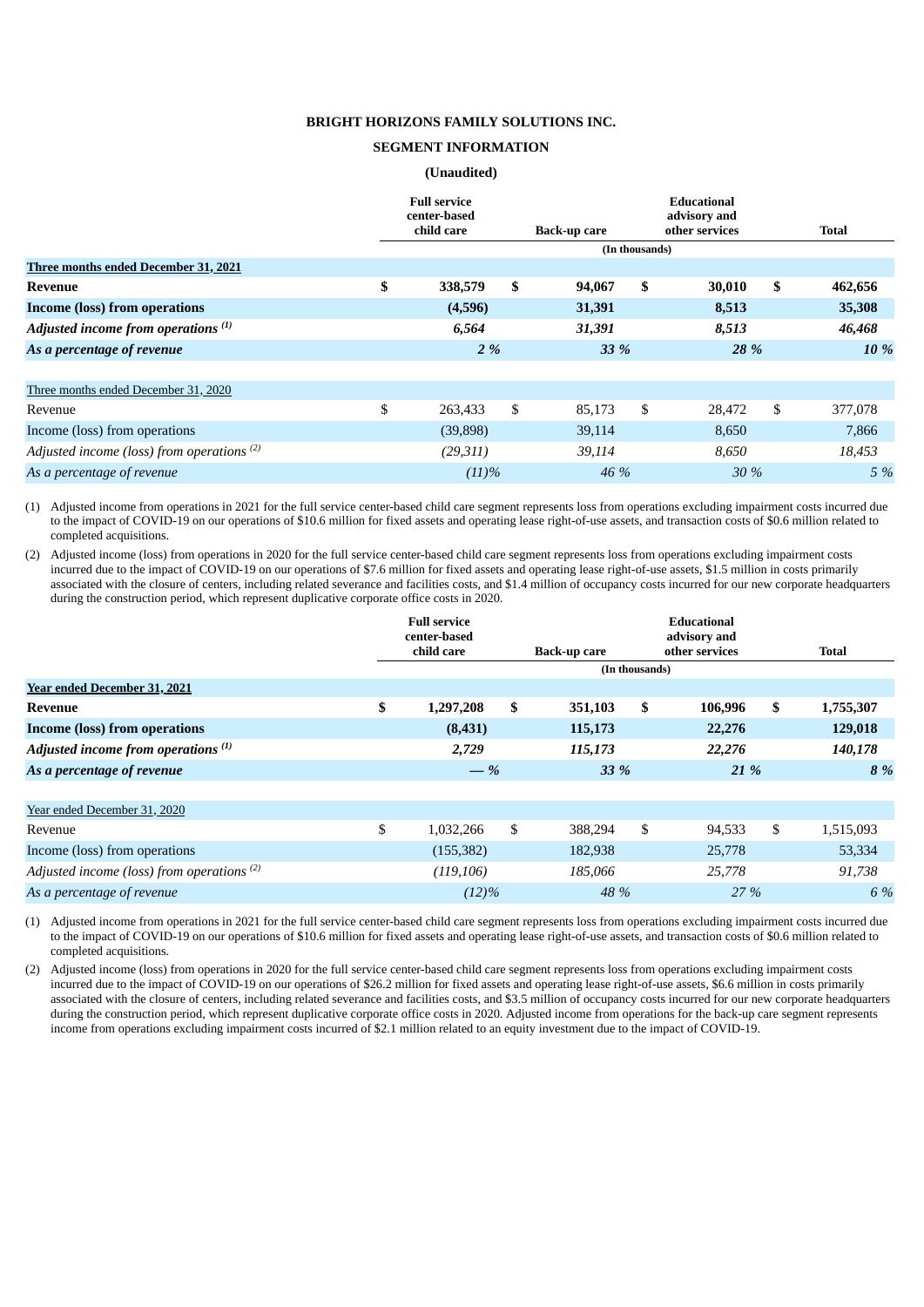### **NON-GAAP RECONCILIATIONS**

|                                                      | (Unaudited)                     |                                   |      |                                 |      |            |
|------------------------------------------------------|---------------------------------|-----------------------------------|------|---------------------------------|------|------------|
|                                                      | Three Months Ended December 31, |                                   |      | <b>Years Ended December 31,</b> |      |            |
|                                                      | 2021                            | 2020                              |      | 2021                            |      | 2020       |
|                                                      |                                 | (In thousands, except share data) |      |                                 |      |            |
| Net income                                           | \$<br>17,693                    | \$<br>2,555                       | \$   | 70,459                          | \$   | 26,992     |
| Interest expense - net                               | 8,350                           | 9,161                             |      | 36,099                          |      | 37,682     |
| Income tax expense (benefit)                         | 6,694                           | (3,850)                           |      | 19,889                          |      | (11, 340)  |
| Depreciation                                         | 18,992                          | 20,718                            |      | 79,658                          |      | 80,010     |
| Amortization of intangible assets (a)                | 6,980                           | 7,771                             |      | 29,172                          |      | 31,652     |
| <b>EBITDA</b>                                        | 58,709                          | 36,355                            |      | 235,277                         |      | 164,996    |
| As a percentage of revenue                           | 13 %                            | 10 %                              |      | 13 %                            |      | 11 %       |
| Additional adjustments:                              |                                 |                                   |      |                                 |      |            |
| COVID-19 related costs <sup>(b)</sup>                | 10,582                          | 9,150                             |      | 10,582                          |      | 34,918     |
| Stock-based compensation expense (c)                 | 6,325                           | 5,858                             |      | 23,060                          |      | 20,996     |
| Loss on extinguishment of debt                       | 2,571                           |                                   |      | 2,571                           |      |            |
| Other costs <sup>(d)</sup>                           | 578                             | 1,437                             |      | 578                             |      | 3,486      |
| Total adjustments                                    | 20,056                          | 16,445                            |      | 36,791                          |      | 59,400     |
| <b>Adjusted EBITDA</b>                               | \$<br>78,765                    | \$<br>52,800                      | \$   | 272,068                         | \$   | 224,396    |
| As a percentage of revenue                           | 17 %                            | 14 %                              |      | 16 %                            |      | 15 %       |
| Income from operations                               | \$<br>35,308                    | \$<br>7,866                       | \$   | 129,018                         | \$   | 53,334     |
| COVID-19 related costs <sup>(b)</sup>                | 10,582                          | 9,150                             |      | 10,582                          |      | 34,918     |
| Other costs <sup>(d)</sup>                           | 578                             | 1,437                             |      | 578                             |      | 3,486      |
| <b>Adjusted income from operations</b>               | \$<br>46,468                    | \$<br>18,453                      | \$   | 140,178                         | \$   | 91,738     |
| As a percentage of revenue                           | 10 %                            | 5 %                               |      | 8 %                             |      | 6 %        |
| Net income                                           | \$<br>17,693                    | \$<br>2,555                       | \$   | 70,459                          | \$   | 26,992     |
| Income tax expense (benefit)                         | 6,694                           | (3,850)                           |      | 19,889                          |      | (11, 340)  |
| Income (loss) before income tax                      | 24,387                          | (1,295)                           |      | 90,348                          |      | 15,652     |
| Amortization of intangible assets (a)                | 6,980                           | 7,771                             |      | 29,172                          |      | 31,652     |
| COVID-19 related costs <sup>(b)</sup>                | 10,582                          | 9,150                             |      | 10,582                          |      | 34,918     |
| Stock-based compensation expense (c)                 | 6,325                           | 5,858                             |      | 23,060                          |      | 20,996     |
| Loss on extinguishment of debt                       | 2,571                           |                                   |      | 2,571                           |      |            |
| Other costs <sup>(d)</sup>                           | 578                             | 1,437                             |      | 578                             |      | 3,486      |
| Adjusted income before income tax                    | 51,423                          | 22,921                            |      | 156,311                         |      | 106,704    |
| Adjusted income tax expense (e)                      | (12, 393)                       | (722)                             |      | (34, 915)                       |      | (13, 155)  |
| <b>Adjusted net income</b>                           | \$<br>39,030                    | \$<br>22,199                      | \$   | 121,396                         | \$   | 93,549     |
| As a percentage of revenue                           | $8\ \%$                         | $6\ \%$                           |      | $7\ \%$                         |      | 6 %        |
| Weighted average common shares outstanding - diluted | 60,309,067                      | 61,234,747                        |      | 60,871,399                      |      | 60,309,985 |
| Diluted adjusted earnings per common share           | \$<br>0.65                      | \$<br>0.36                        | $\$$ | 1.99                            | $\$$ |            |
|                                                      |                                 |                                   |      |                                 |      | 1.55       |